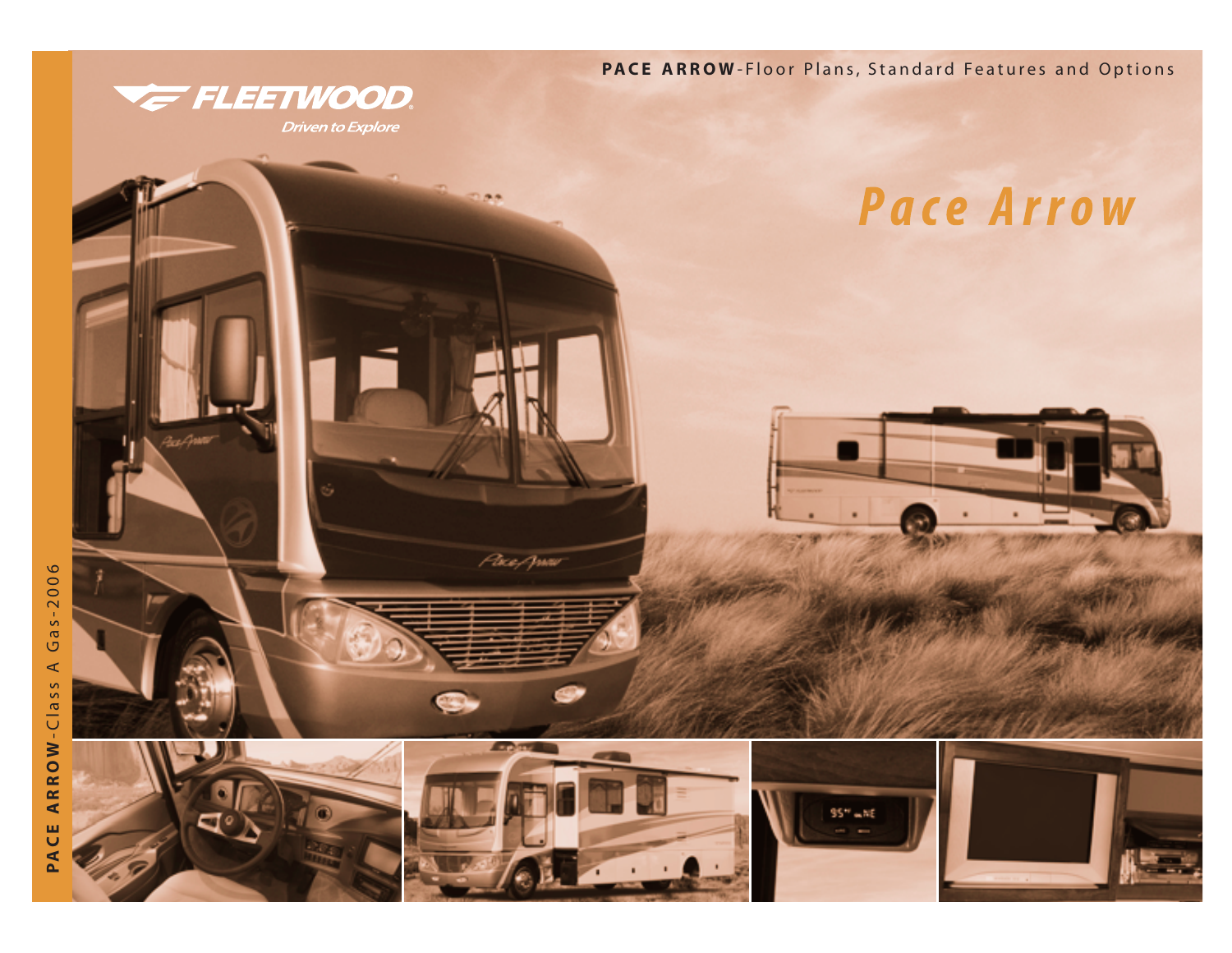# Floor Plans





O'HD VANITY UTILITY/ STORAGE O'HD O'HD O'HEAD WARD  $\begin{array}{c|c}\n\text{WARD} & \text{O'HD} \\
\hline\n\text{TV} & \text{WARD} \\
\hline\n\end{array}$  WARD WASHER/ DRYER QUEEN BED 60" X 80" OPT. 126 FREE-STANDING **RECLINER** CABINET TABLE REFER DRIVER'S DOOR DINETTE 41" X 74" OPT. 834 OPT. 193 OPT. 492 FREE STANDING RECLINING CHAIRS LOVE SEAT 20' AWNING NIGHTSTAND NIGHTSTAND J-SOFA EASY BED 44" x 76"  $\frac{Q}{P}$  CONV/ ROUND TABLE/ CHAIRS W/ REMOVABLE LEAF Interior Storage Capacity: 129 cu. ft. Exterior Storage Capacity: 174 cu. ft. **37A** Double Slide-Out Sleeping Accommodations: 3\*



Interior Storage Capacity: 135 cu. ft. Exterior Storage Capacity: 161 cu. ft.

*\*Sleeping accommodations are based on designed sleeping areas and may be greater than Sleeping Capacity Weight Rating (SCWR) found on the Cargo Carrying Capacity label located in each RV. Sleeping accommodations are based on standard layout. Optional furniture may increase or decrease sleeping accommodations.*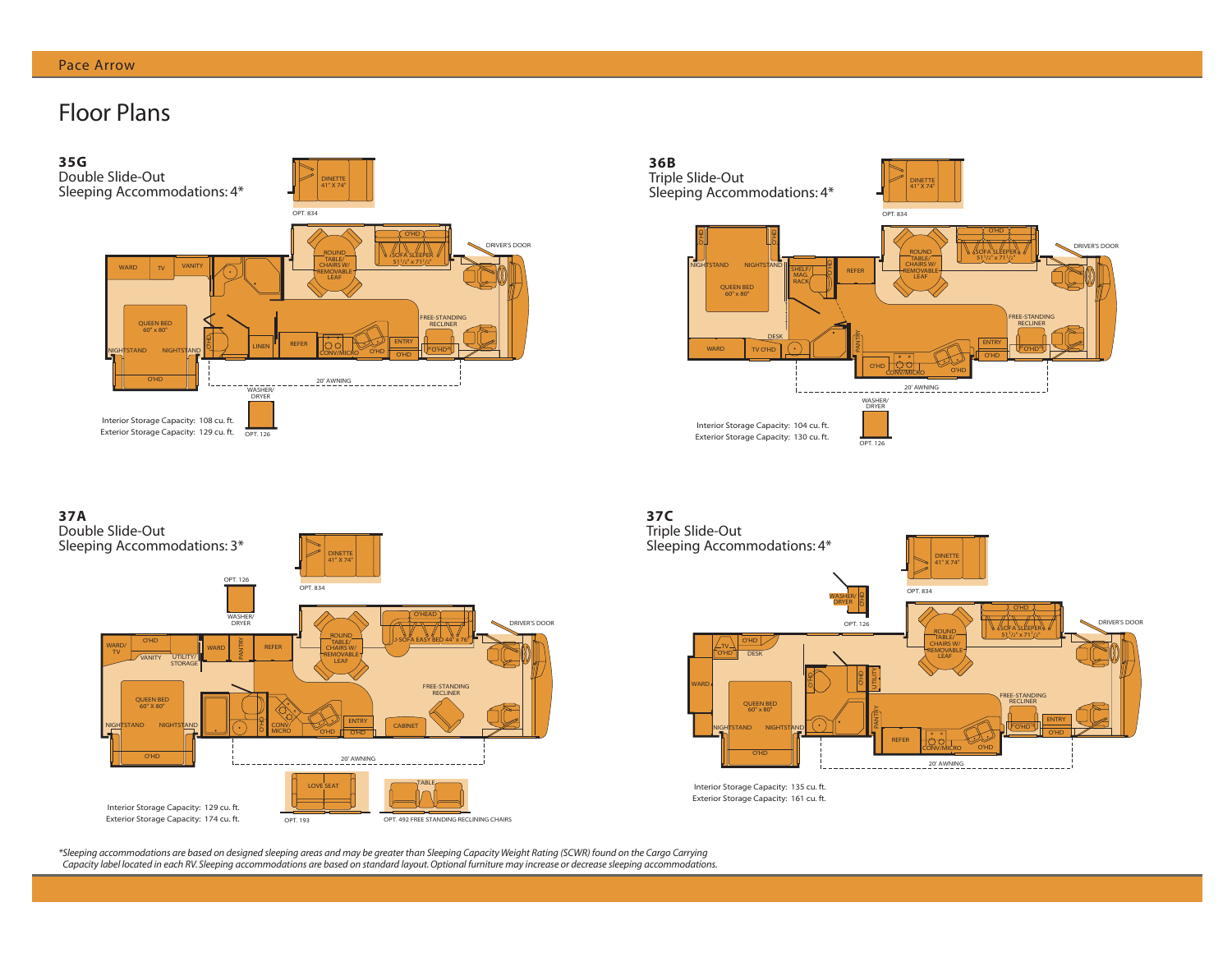### **E** FLEETWOOD.

**36D FEATURING A FULL WALL SLIDE** Double Slide-Out Sleeping Accommodations: 3\*



DINETTE 41" X 74" O'HD

SOFA SLEEPER 511/2"X711/2"

 $OPT. 807$ 

CAB.

 $OPT. 834$ 

## **38L**

Triple Slide-Out Sleeping Accommodations: 4\*



Interior Storage Capacity: 126 cu. ft. Exterior Storage Capacity: 185 cu. ft.

OPT. 874



# Setting the Standard in Motor Home Quality.

**Fleetwood® prototypes are exposed to thousands of miles of durability testing. Those components that don't survive are redesigned until they do.** This sets our standard in safety and durability.

**Royal Tuff-Ply roofing technology is one of the most durable roofing materials on the market and also reflects sunlight to reduce chalking.**White roof material minimizes heat build-up, keeping the temperature cool and comfortable.

**Reliable TuffPEX® plumbing runs throughout each vehicle creating a durable seal on all internal tubing. TuffPEX® assures water flow and functions in colder temperatures.** The TuffPEX® system is an industry leader in quality plumbing.

**For each outer wall, Fleetwood uses one seamless, solid piece of its exclusive Tuff-Coat® fiberglass composite. It resists UV rays, cracks and impacts.** Our products look newer longer and that's a big plus at resale time.

**To assure a strong, weather-resistant structure, Fleetwood Vacu-bonds® all sidewalls, floors and ceilings to a durable aluminum or steel frame.** The Vacu-bond® process is unmatched by many competitors.

**Fleetwood's patented Power Platform supports the body with a rigid frame that reinforces the chassis to make it even stronger.** This allows Fleetwood to offer triple slide-outs.

**Fleetwood sinks and shelves are designed to handle full-size kitchenware.** Few competitors can say the same.

*Seatbelt configuration may vary depending on options chosen.*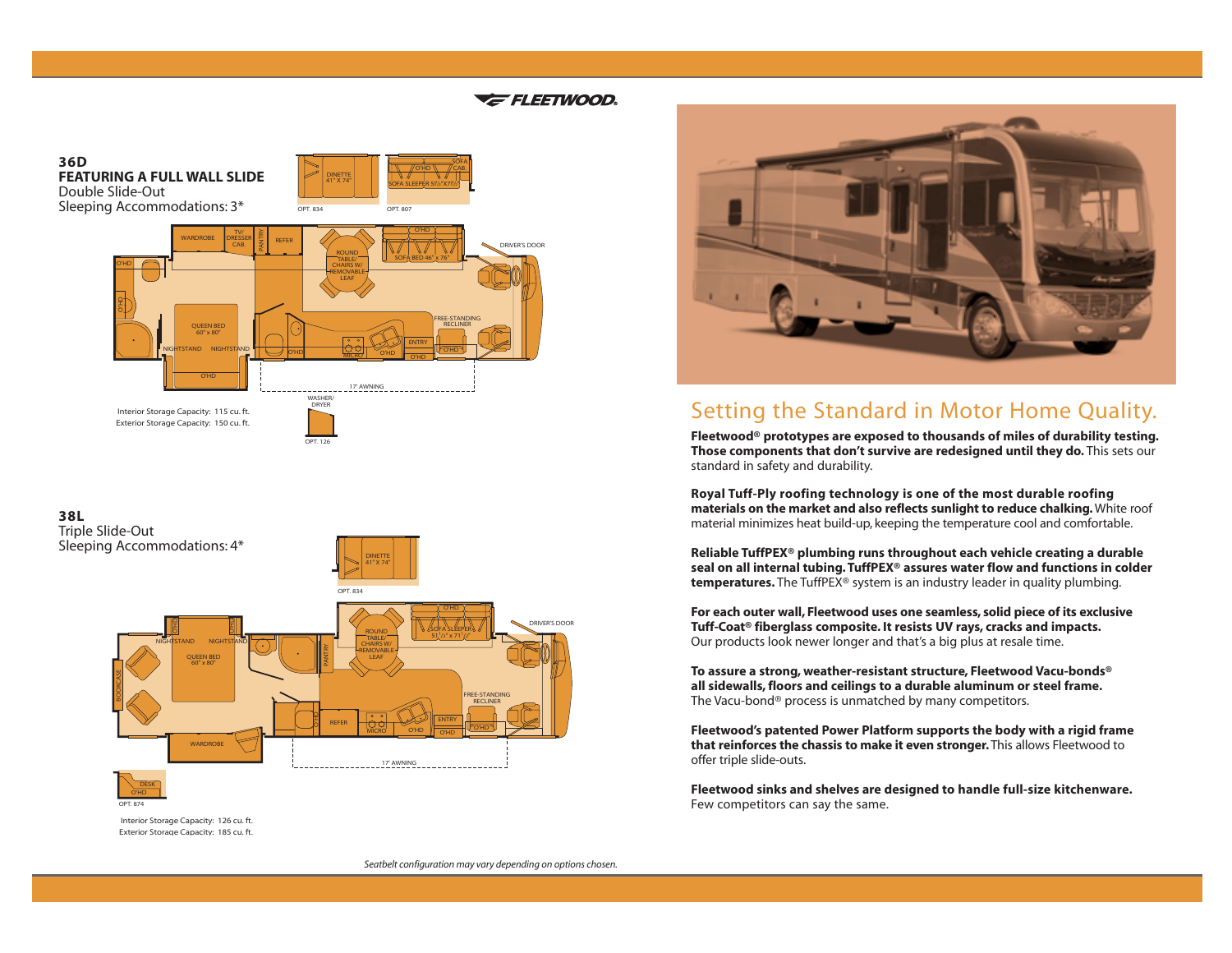#### Pace Arrow

# Standard Features

#### **THROUGHOUT**

- **Alder-Stained Drawer Fronts & Raised Panel Cabinet Doors, Arched Designs, Glass Inserts in Select Locations**
- **Deluxe Roller Bearing, Full Extension Drawer Guides**
- **Dual Roof A/C High Efficiency w/Solar Panel and Chill Grills**
- **Whole Coach Water Filtration System**
- 10-Gallon, Quick-Recovery Water Heater w/Direct Spark Ignition (Gas/Electric)
- 120V/12V AC/DC Converter Central Electrical Panel
- **DRIVER CONVENIENCE**
- **AM/FM/CD Radio, Satellite Ready • Driver/Front Passenger Ultraleather™ Captain's Chairs w/Reclining Back/Slide Controls w/Power Driver Seat**
- 3-Point Seat Belts at Driver & Front Passenger Seats
- Auxiliary Start Circuit
- **LIVING ROOM**
- **27" Flat Screen TV in Front Overhead • DVD Home Theater Sound System**

#### **GALLEY**

- **12 cu. ft. Stainless Steel Dometic® Refrigerator w/Ice Maker • Large Double Stainless Steel Sink**
- 2-Burner Cooktop with Sealed Burners
- Built-In Galley Cutting/Bread Board (Select Models)
- Coffee Maker
- Fan-Tastic® Power Roof Vent

#### **BEDROOM**

**• 20" Flat Screen TV • Restonic® Deluxe Pillow Top Innerspring Mattress**

#### **BATHROOM**

- **Shower Dispenser for Lotion, Shampoo, Soap, Etc. • Single Lever Shower Control, Brushed Nickel, w/Slide**
- **Adjustable Shower Head & Soap Dish SAFETY/CONVENIENCE**

• 10 ABC Fire Extinguisher • Carbon Monoxide Detector/Alarm

- 3-Way Water Pump Switch • 4 Striking Interior Theme Decors • 5.5kW Onan® Quiet Generator • 50 AMP Service • Armstrong® Solarian® Vinyl Floor Covering • Automotive Wire Harnesses • Battery Disconnects • Brushed Nickel Finish Cabinet Hardware • Centralized Monitor Panel w/Slide-Out Controls • Decor Lighting • Dual 6V/Deep-Cycle House Batteries • Engine Cover Convenience Tray • Computer Workstation in Dash
- Cruise Control • Dash Fans • Denso® Intermittent Wiper Controls • Digital Compass & Outside Temperature Gauge • Double-Swivel Sun Visors w/Map Pockets

• Dual Glazed Slider Windows w/Day/Night Shades • Flush Floor Living Room Slide-Out • Free-Standing Reclining Chair w/Security Bracket

• Freestanding Dinette Table w/Leaf & Four Chairs (2 Folding Chairs) • Ironing Board Conveniently Slides into Galley, Stores Under Bed (Select Models) • Mirrored Galley Backsplashes • Over the Range Convection Microwave Oven, Stainless w/Built-in Rangehood & Light • Radius Corner Cabinetry

• Bedspread w/Deluxe Fabric Headboard • Rear Speakers • Second Phone Jack

• Entry Assist Handle

• Beveled Mirror in Lavy • Brushed Nickel Bath Accessories • Brushed Nickel Metal Designer Lavy Faucet • Fan-Tastic® Power Roof Vent • Molded Acrylic Shower

• Propane Detector/Alarm

Interior Exterior

### **THROUGHOUT**

- **Awning Rail/Drip Molding (Both Sides)**
- **Utility Compartment**
- **w/Exterior Shower** • 3 Graphic Colorways to
- Match Decor
- Accessory Propane Supply w/Hose\*\*
- Aluminum Tube Front Grille • Coach Vibration Isolators

#### **AUTOMOTIVE**

**• 4-Point Automatic Leveling Jacks** • 5,000 lb.Trailer Hitch w/7-Point Electrical Hook-Up† (6,000 lb. w/W24 Chassis)

#### **SAFETY/CONV**

**• Rear Vision Cam w/One-Way Audio**  $\cdot$  Double Power En • Dual Halogen He • Entry Door w/Scr & Deadbolt Lock

#### **STORAGE**

**• Rotomolded Pol Luggage Compa** • Continuous One-Compartment Bu

#### **BODY STRUCT • Royal Tuff-Ply R**

**w/Ducted A/C • Vacu-bond® Up** 

# **Options**

**DRIVER CON'** • Auto Locating Sa • Driver/Passenge w/Electronic Sur • Sirius® Satellite Radio

#### **BEDROOM**

• Washer/Dryer (Select Models) • Queen Bed Air Mattress

# Fleetwood Advantages

*• Complete TuffPEX® Plumbing System • Royal Tuff-Ply UV-Resistant Heat/ Cold Insulated Roofing Technology*

### Fleetwood Exclusives

- *Power Platform Construction • The Full Wall Slide is Fleetwood's Patent Pending Structural Design*
	- *Slide System Technology.*
- Smoke Detector/Alarm *\* Bold Denotes Fleetwood's Key Features*

*\*\* CSA standards may require substitution or deletion to achieve conformance*

- Large, Curved Aerodynamic
- Windshield
- Mud Flaps
- Park Cable Receptacle
- Patio Awning
- Stainless Steel Wheel Simulators • Ultimate Sewer Hose
- Wrap-Around Euro Design Taillights

† The chassis manufacturer recommends the installation of a supplemental brake control system to activate the brakes on the vehicle or trailer you are towing. Hitch receiver ratings expressed are maximum for the hitch receiver installed and may require the purchase of additional equipment that is dependant on the weight of the towed load. Consult with hitch receiver manufacturer for further information.

| VENIENCE<br>nera<br>dila<br>าtry Step w/Light<br>aadlights<br>reen Door | • Large, Heated Remote Rear<br><b>View Mirrors</b><br>• Porch Light (Doorside & Roadside)<br>• Roof Ladder<br>• Single Motor Windshield Wipers<br>w/Wet Arm | • Swing-Up Engine Access Door<br>• Underhood Utility Light                                                                                                              |
|-------------------------------------------------------------------------|-------------------------------------------------------------------------------------------------------------------------------------------------------------|-------------------------------------------------------------------------------------------------------------------------------------------------------------------------|
| lyethylene<br>artments<br>-Piece<br>ulb Seal                            | • Gas-Lift Strut Supports<br>• Insulated Aluminum Luggage<br>Doors w/Single Paddle Metal<br>Latches & Stainless-Steel Hinges                                | • Lighted Luggage Compartments<br>• Steel Luggage Door Seal Frames                                                                                                      |
| <b>TURE</b><br>adius Roof<br>per/Lower Floors                           | • Vacu-bond® Walls w/Smooth,<br><b>High-Gloss Exterior Fiberglass</b><br>• Aluminum Interlocking                                                            | Floor/Wall/Ceiling Framing<br>• Basement Floor Configuration<br>• Steel Surface on Bulkhead                                                                             |
| <b>VENIENCE</b><br>atellite Dish<br>r Shades<br>n Visor<br>Radio        | <b>GALLEY</b><br>• Fixed Dinette w/Solid Wood Table<br>& Ultraleather™, High Resiliency<br>Foam Cushions<br><b>AUTOMOTIVE</b><br>$CTAD = 100$               | • Workhorse™ Chassis 8.1L Vortec™<br>V8 Engine-W22 or W24<br><b>EXTERIOR</b><br>• 6 Colorways w/Full Body Paint<br>• Dual A/C w/Heat Pump w/Solar<br>Panel on Front A/C |

• CSA Package • Ford® Chassis 6.8L Triton® V10 Engine

• Dual Battery Charge Control • Dual Chrome Electric Horns • Dual Patio Receptacles • Fiberglass Front/Rear Caps • Fiberglass Wheel Well Trims • Flush Mounted Furnace &

• Heated Water & Holding Tank

Water Heater

**Compartments** 

- Electric Awning (Standard on 36B & 37C)
- *Vacu-Bond® Upper/Lower Floors • Vacu-Bond® Walls w/Smooth High-Gloss Exterior Tuff-Coat® Fiberglass*
- *and Exclusively Uses PowerGear's Laboratory and Track Testing and High Quality.*

*Validated by Extensive Durability,*

*to Ensure High Reliability* 



• Driver's Door w/Power Window Lift • DSS Manual Lift Satellite Dish • ICC Switch • Low Profile Engine Cover • Radio Switch-Main/Auxiliary Power • Tilt Steering Wheel

> • Wardrobe Lighting • Wardrobes w/Mirrored Doors, Cedar Lining & Wire Shelf

• Wastebasket • Wine Cabinet (37A Only)

• Single-Lever Galley Faucet w/Pullout Sprayer • Slide-Out Dinette Bins w/Optional Fixed Dinette • Soap Dispenser • Solid Surface Countertops • Solid Wood Dinette Table Tops

• Porcelain Toilet w/Water-Saver • Skylight in Tub/Shower • Solid Wood Lavy Door • Toilet Tank San-T-Flush™ System

• Hi-Fi VCR • TV Antenna • Ultraleather™ Furniture w/Throw Pillows

• Fabrica® Nylon Carpet w/Pad • Fluorescent Ceiling Lights w/Dual Bulbs • Incandescent Lighting • Solid Divider Doors • Telephone Jack in Dash • Vinyl Ceiling, Cushioned • Wall Switches • Water Heater Bypass • Wood Drawers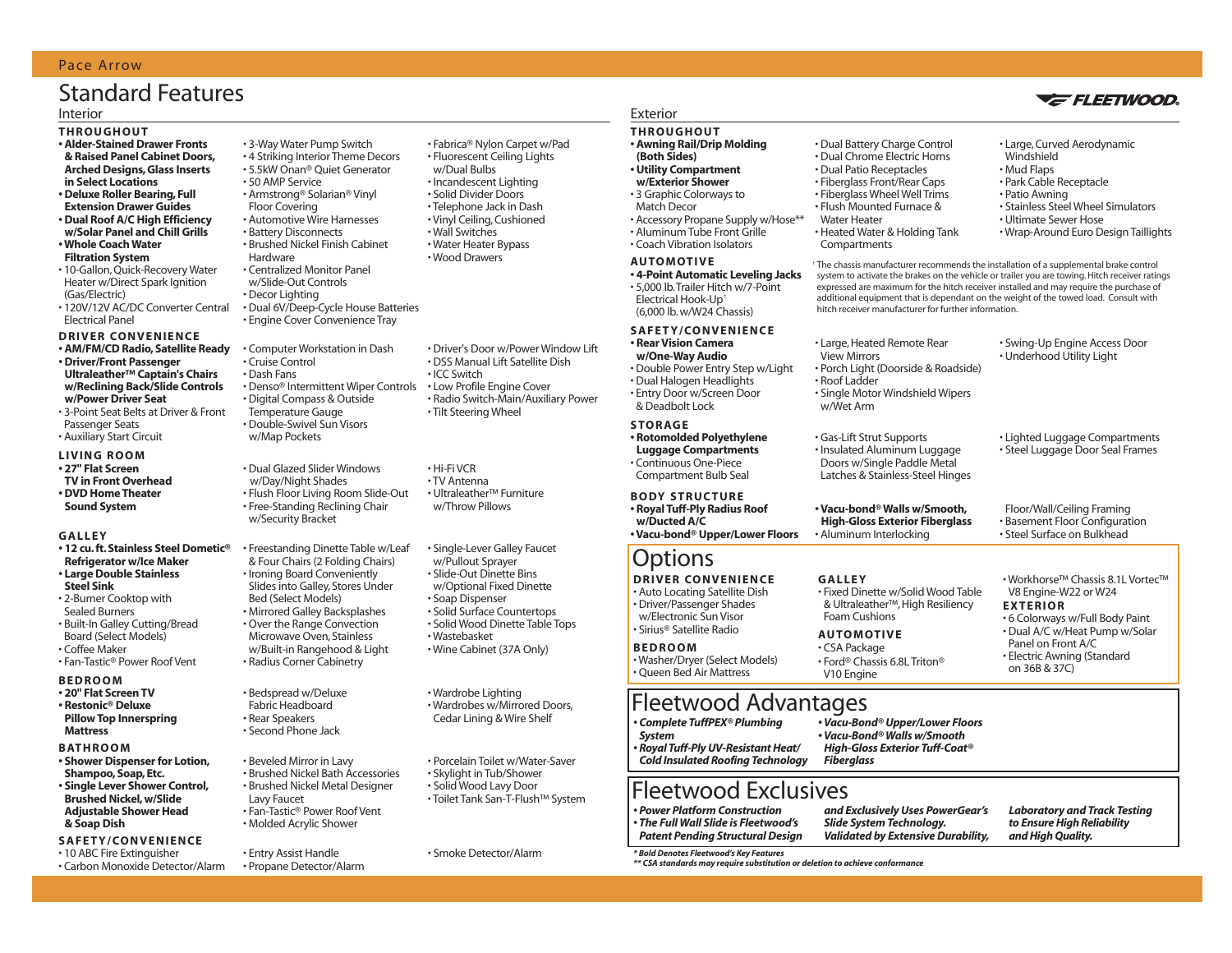## Weights and Measurements

| <b>WORKHORSE™ CHASSIS</b>                        | 35G        | 36B           | 36D           | 37A           | 37C           | 38L           |
|--------------------------------------------------|------------|---------------|---------------|---------------|---------------|---------------|
| <b>Engine Displacement (Liters)</b>              | 8.1        | 8.1           | 8.1           | 8.1           | 8.1           | 8.1           |
| <b>Wheelbase (Inches)</b>                        | 228        | 228           | 228           | 242           | 242           | 242           |
| GVWR (lbs)' (W22/W24)                            | 22,000/N/A | 22,000/24,000 | 22,000/24,000 | 22,000/24,000 | 22,000/24,000 | 22,000/24,000 |
| Front GAWR (lbs) <sup>2</sup> (W22/W24)          | 8,000/N/A  | 8,000/9,000   | 8,000/9,000   | 8,000/9,000   | 8,000/9,000   | 8,000/9,000   |
| Rear GAWR (lbs) <sup>2</sup> (W22/W24)           | 14,500/N/A | 14,500/15,500 | 14,500/15,500 | 14,500/15,500 | 14,500/15,500 | 14,500/15,500 |
| Base Weight (lbs) <sup>3</sup> (W22/W24)         | 18,600/N/A | 19,100/19,200 | 19,100/19,200 | 18,600/18,700 | 19,500/19,600 | 19,550/19,650 |
| <b>GCWR (lbs)<sup>4</sup> (W22/W24)</b>          | 26,000/N/A | 26,000/30,000 | 26,000/30,000 | 26,000/30,000 | 26,000/30,000 | 26,000/30,000 |
| Hitch Rating Weight (lbs) <sup>†</sup> (W22/W24) | 5,000/N/A  | 5,000/6,000   | 5,000/6,000   | 5,000/6,000   | 5,000/6,000   | 5,000/6,000   |
| Tongue Weight (lbs) <sup>+</sup> (W22/W24)       | 500/N/A    | 500/600       | 500/600       | 500/600       | 500/600       | 500/600       |
| <b>Fuel Capacity (gal)</b>                       | 75         | 75            | 75            | 75            | 75            | 75            |
|                                                  |            |               |               |               |               |               |
| <b>FORD® CHASSIS</b>                             |            |               |               |               |               |               |
| <b>Engine Displacement (Liters)</b>              | 6.8        | 6.8           | 6.8           | 6.8           | 6.8           | 6.8           |
| <b>Wheelbase (Inches)</b>                        | 228        | 228           | 228           | 242           | 242           | 242           |
| $GVWR$ (lbs) <sup>1</sup>                        | 22,000     | 22,000        | 22,000        | 22,000        | 22,000        | 22,000        |
| Front GAWR (lbs) <sup>2</sup>                    | 7,500      | 7,500         | 7,500         | 7,500         | 7,500         | 7,500         |
| Rear GAWR (lbs) <sup>2</sup>                     | 13,500     | 13,500        | 13,500        | 13,500        | 13,500        | 13,500        |
| <b>Base Weight (lbs)</b> <sup>3</sup>            | 18,150     | 18,650        | 19,150        | 18,430        | 19,220        | 19,300        |
| <b>GCWR</b> (lbs) <sup>4</sup>                   | 26,000     | 26,000        | 26,000        | 26,000        | 26,000        | 26,000        |
| <b>Hitch Rating Weight (lbs)<sup>+</sup></b>     | 5,000      | 5,000         | 5,000         | 5,000         | 5,000         | 5,000         |
| Tongue Weight (lbs) <sup>+</sup>                 | 500        | 500           | 500           | 500           | 500           | 500           |
| <b>Fuel Capacity (gal)</b>                       | 75         | 75            | 75            | 75            | 75            | 75            |

| <b>DIMENSIONS AND CAPACITIES</b> |  |
|----------------------------------|--|
|----------------------------------|--|

| Overall Length <sup>5</sup>                    | 35'8"   | $36'$ $2''$ | $36'$ $2''$     | 37'8''           | 37'8'' | 38' 2"  |
|------------------------------------------------|---------|-------------|-----------------|------------------|--------|---------|
| <b>Overall Height (with A/C)</b>               | 12' 10" | 12'10''     | 12' 10"         | 12' 10"          | 12'10" | 12' 10" |
| Overall Width (maximum) <sup>6,7</sup>         | 102"    | 102"        | 102"            | 102"             | 102"   | 102"    |
| <b>Interior Height (maximum)</b>               | 84"     | 84"         | 84"             | 84"              | 84"    | 84"     |
| <b>Interior Width (maximum)</b>                | 96"     | 96"         | 96"             | 96"              | 96"    | 96"     |
| <b>Fresh Water Holding Tank (gal)</b>          | 80      | 80          | 80              | 80               | 80     | 80      |
| <b>Grey Water Holding Tank (gal)</b>           | 58      | 58          | 58              | 58               | 58     | 58      |
| <b>Black Water Holding Tank (gal)</b>          | 47      | 42          | 42              | 42               | 42     | 42      |
| Appliance Propane Tank (gal) (WC) <sup>8</sup> | 25      | 25          | 25              | 25               | 25     | 25      |
| <b>Water Heater Tank (gal)</b>                 | 10      | 10          | 10 <sup>°</sup> | 10 <sup>10</sup> | 10     | 10      |

**Liquid Weight Reference:** Water (gal) = (8.3 lbs/3.8 kgs) Fuel (gal) = (6.1 lbs/2.8 kgs) Propane (gal) = (4.2 lbs/1.9 kgs) **Metric Conversion:** Multiply pounds x 0.453 to obtain kilograms. Multiply gallons x 3.785 to obtain liters.

#### **CHASSIS**

**Model:** Ford®**/**Workhorse™ **Alternator Amps:** 130 Amp /145 Amp **Engine:** 6.8L Triton® V10/8.1L Vortec™ V8 **Horsepower:** 362 HP @ 4750 RPM /340 HP @ 4200 RPM

**Torque:** 457 lb-ft @ 3250 RPM/ **Transmission:** TorqShift™ 5-Speed Automatic Overdrive w/Tow/Haul Mode/ 455 lb-ft @ 3200 RPM 6-Speed Automatic with Overdrive – Allison® 1000 (W22) 2100 (W24) Series



- 1.GVWR (Gross Vehicle Weight Rating) is the maximum permissible weight of this fully loaded motor home. The GVWR is equal to or greater than the sum of the unloaded vehicle weight plus the cargo carrying capacity.
- 2.GAWR (Gross Axle Weight Rating) is the maximum permissible loaded weight a specific axle is designed to carry.
- 3. Base Weight is the estimated weight of the motor home without fuel, options, water, cargo or passengers.
- 4.GCWR (Gross Combined Weight Rating) is the value specified by the motor home manufacturer as the maximum allowable loaded weight of this motor home with its towed vehicle. Towing and braking capacities may be different. Refer to Fleetwood and chassis manufacturer's manuals for complete information.
- 5. Length taken from front bumper to rear bumper (excludes accessories).
- 6. Excludes safety equipment and awnings.
- 7. Motor homes feature a body-width over 96" which will restrict your access to certain roads. Before purchasing, you should research any state and/or province road laws which may affect your usage.
- 8.Tank manufacturer's listed water capacity (WC). Actual propane capacity is 80% of water listing as required by the safety code.
- † The chassis manufacturer recommends the installation of a supplemental brake control system to activate the brakes on the vehicle or trailer you are towing. Hitch receiver ratings expressed are maximum for the hitch receiver installed and may require the purchase of additional equipment that is dependant on the weight of the towed load. Consult with hitch receiver manufacturer for further information.

#### N/A = Not Applicable

*IMPORTANT — PLEASE READ: Product information, photography and illustrations included in this publication were as accurate as possible at the time of printing. For further product information and changes, please visit our website at www.fleetwoodrv.com or contact your local Fleetwood dealer. Prices, materials, design and specifications are subject to change without notice. All weights, fuel, liquid capacities and dimensions are approximate.Fleetwood has designed its recreational vehicles to provide a variety of uses for its customers. Each vehicle features optimal seating, sleeping, storage and fluid capacities. The user is responsible for selecting the proper combination of loads (i.e. occupants, equipment, fluids, cargo, etc.) to ensure that the vehicle's capacities are not exceeded.*